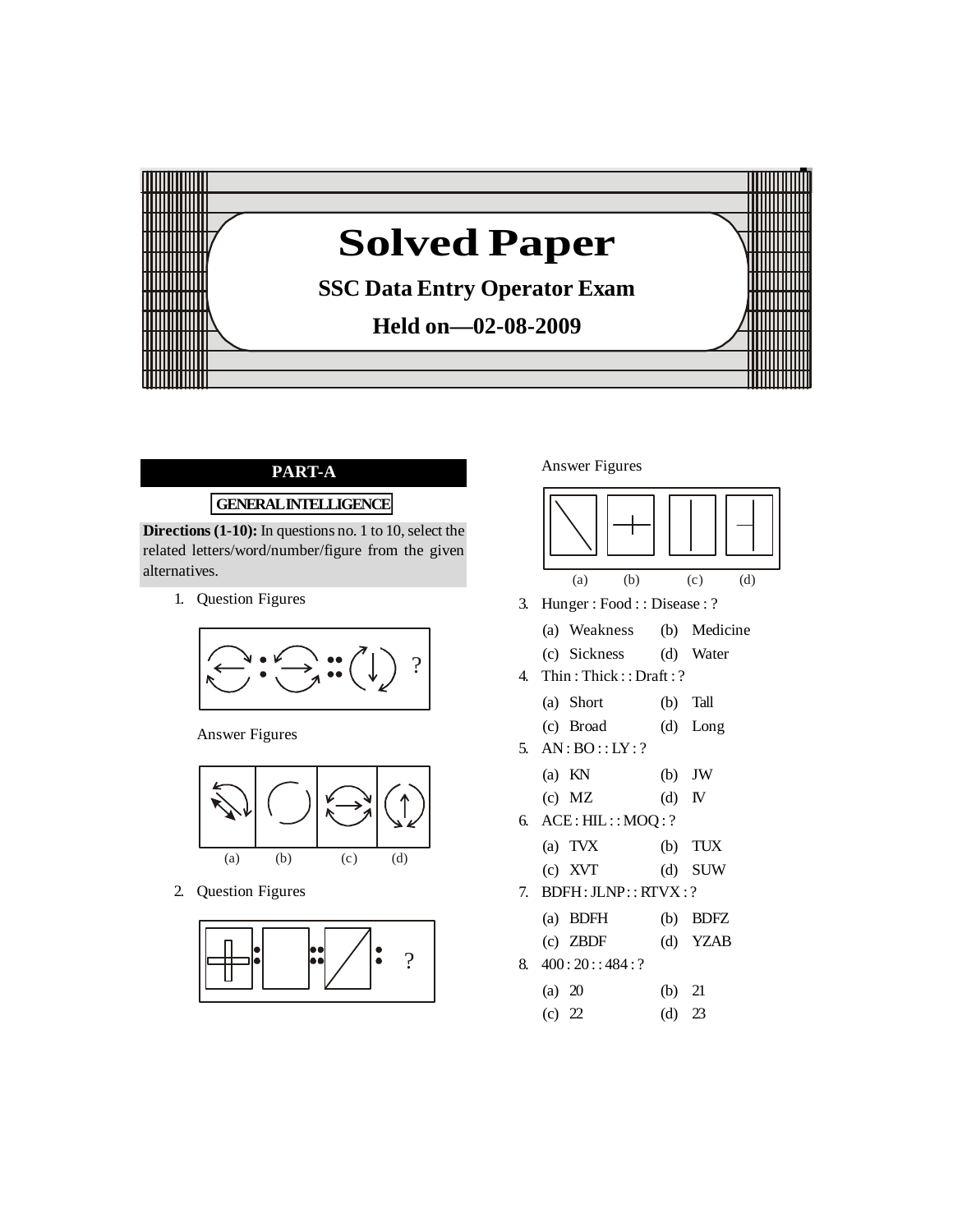|     | 9. $4:32:7:7$ |          |           |
|-----|---------------|----------|-----------|
|     | (a) 98        |          | (b) $343$ |
|     | (c) 88        | $(d)$ 49 |           |
| 10. | 624:426:745:? |          |           |
|     | (a) $475$     |          | (b) $726$ |
|     | $(c)$ 547     |          | (d) 645   |

**Directions (11-18):** Find the odd number/letters/ figure/number pair from the given alternatives.





 $\frac{1000}{1000}$ 



**Directions (19):** Which one set of letters when sequentially placed at the gaps in the given letters series shall complete it?

|  | 19. w_xw_x_ax_a_wa_ |            |
|--|---------------------|------------|
|  | (a) axawxa          | (b) aawaxx |
|  | $(c)$ a awww.       | (d) waawxx |

**Directions (20-24):** A series is given with one term missing. Choose the correct alternative from the given ones that will complete the series.

20. Question Figures



Answer Figures



(c) TVX (d) UWX

- 23. 9, 17, 31, 57,  $\frac{?}{2}$ , 205
	- (a) 102 (b) 104
- (c) 107 (d) 109 24. Question Figures

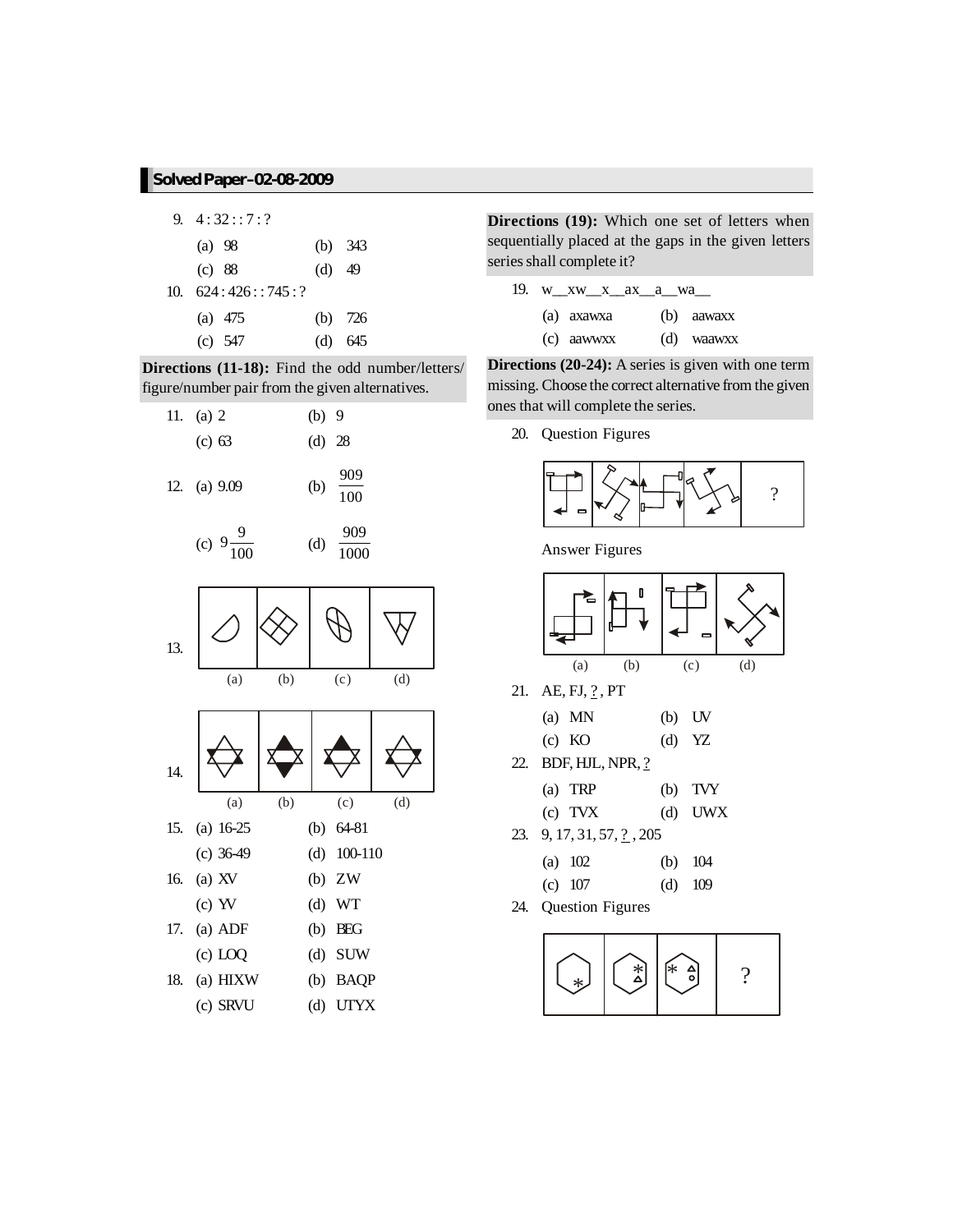#### Answer Figures



- 25. The average age of three friends  $A$ ,  $B$ ,  $C$  is  $20$ years. The average age of A and B is 19 years. What is the age of C?
	- (a) 20 years (b) 21 years
	- (c)  $22 \text{ years}$  (d)  $24 \text{ years}$
- 26. Arun runs faster than Elias, but not as fast as Dinesh. Dinesh runsfaster than Chander, but not s fast as Bikram. Who runs fastest?
	- (a) Arun (b) Bikram
	- (c) Chander (d) Dinesh
- 27. Question Figures:



Answer Figures:



28. Ramu's mother said to Ramu. "My mother has a son whose son is Achyut". How is Achyut related to Ramu?

(a) Uncle (b) Cousin

(c) Brother (d) Nephew

**Directions (29-30):** From the given alternatives select the word which can be formed using the letters given in the word.

- 29. GLAZE
	- (a) GLAD (b) LAZY

(c) LEASE (d) ZEAL 30. CIRCUMSCRIBE (a) TRIBES (b) BARBER (c) SCARE (d) CRUMBS

**Directions (31-32):** From the given alternatives select the word which **cannot** be formed using the letters to the given word.

- 31. SIGNIFICANT
	- (a) SCANT (b) FIASCO
	- (c) GIANT (d) FACT
- 32. COMMISSIONER
	- (a) MISSION (b) COMMON
	- (c) MISSILE (d) SIREN
- 33. If A is coded as 2, B as 3 and so on, what is the code for FACE?

|  |  | (a) $7246$ |  | (b) $6245$ |
|--|--|------------|--|------------|
|--|--|------------|--|------------|

- (c) 6357 (d) 7345
- 34. In the code TIGER is written as SHFDQ, how shall HORSE be written in the code?
	- (a) GNRQD (b) GNQRD
	- (c) GRNQD (d) GMQRD

**Directions (35):** Which answer figure will complete the pattern in the question figure?

35. Question Figure



Answer Figures

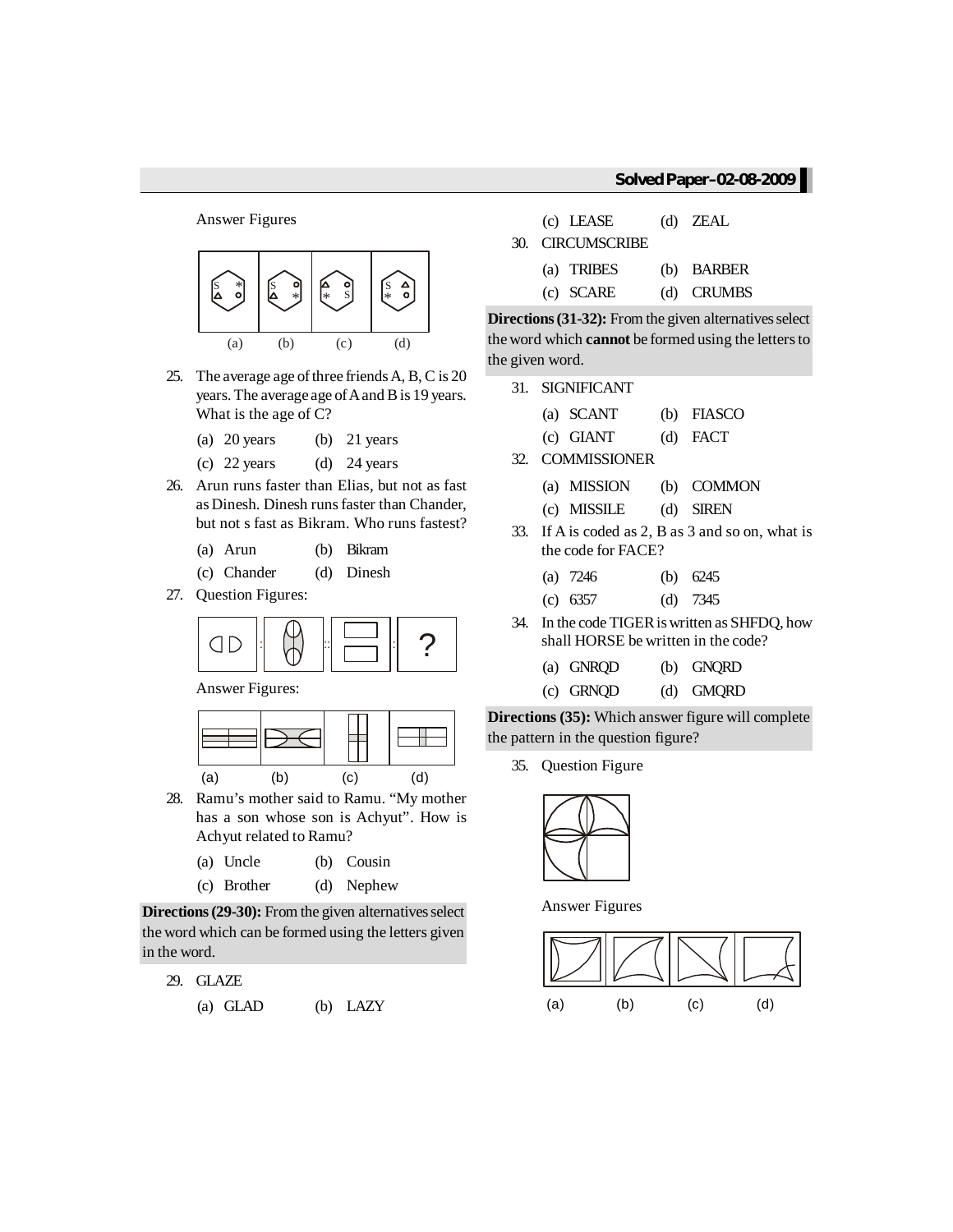**Directions (36):** From the given answer figures, select the one in which the question figure is hidden/ embedded.

36. Question Figures



Answer Figures



37. Among the four answer figures, which one can be formed from the cut out pieces given below in the question figure?

Question Figures



Answer Figures



38. Some equations are solved on the basis of some system. Using the same, solve the unsolved equation.

 $4 \times 5 \times 6 = 645$ 

$$
5\times6\times7=756
$$

 $6 \times 7 \times 9 = ?$  $8 \times 7 \times 8 = 987$ (a) 768 (b) 867 (c) 876 (d) 678

39. Question Figure:



Answer Figures:







42. Mrs. Kiran starts from Gandhi Square, Kolkata, drives her car towards west 6 kms and turning to her right she drives 4 kms, then again turns the car to her right and moves 6 kms. How far is the from the starting point?

| $(a)$ 6 kms | $(b)$ 16 kms |
|-------------|--------------|
|             |              |

(c) 4kms (d) 8kms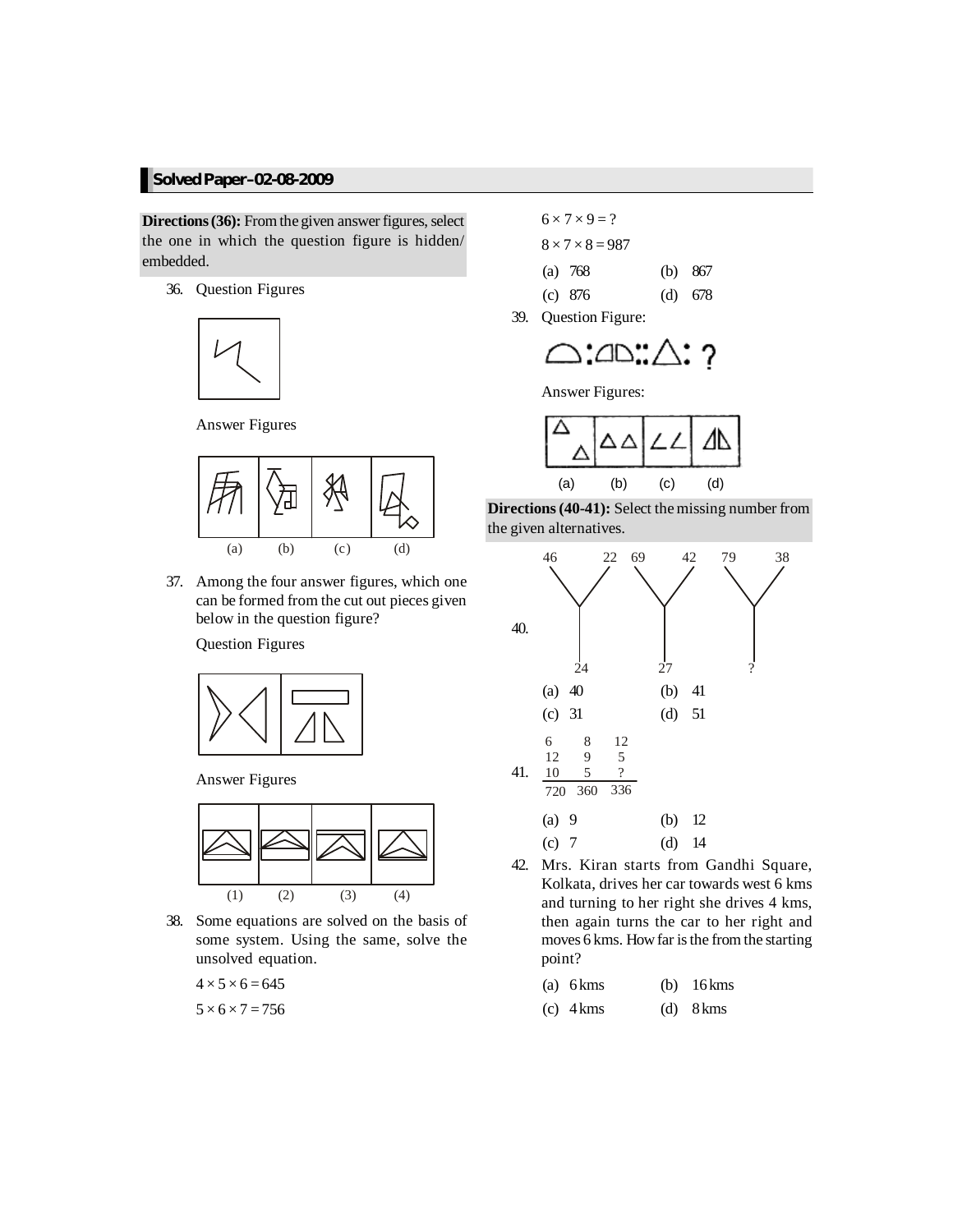**Directions (43-44):** A, B, C, D and E are five boys sitting in a circle. C is sitting immediately to the left of E. A issitting between D and E.

- 43. Who is sitting to the immediate left hand side of C?
	- (a) E (b) A
	- $(c)$  B  $(d)$  D
- 44. Who is sitting between B and A?
	- (a)  $C$  (b)  $E$
	- (c) D (d) None
- 45. Which number is common to all the three geometrical figures?



(a) 4 (b) 5 (c) 7 (d) 6

46. Which one of the following figures represents the relationship among Tables. Chairs, Furniture?



47. Which one of the following figures represents the relationship among Brinjal, Meat, Vegetables?





**Directions (48-50):** In the following question one/ two statements are given followed by two conclusions I and II. You have to consider the two statements to be true even if they seem to be at variance from commonlyknown facts. You have to decide which of the given conclusions, if any, follow from the given statements.

48. **Statements:** Some phones are watches. All watches are guns.

#### **Conclusions:**

- I. All guns guns are watches.
- II. Some guns are Phones.
- (a) OnlyI follows
- (b) Only II follows
- (c) Either I or II follows
- (d) Neither I nor II follows
- 49. **Statements:** In schools, students learn as they are able to understand what is taught to them.

#### **Conclusions:**

- I. Student's learning in schools, depends upon their ability to learn.
- II. Student's learning in schools depends upon how they are taught.
- (a) OnlyI follows
- (b) Only II follows
- (c) Both I and II follows
- (d) Neither I nor II follows
- 50. **Statements:** Private firm workers are hardworking.

#### **Conclusions:**

I. Some hard-working persons are private firmworkers.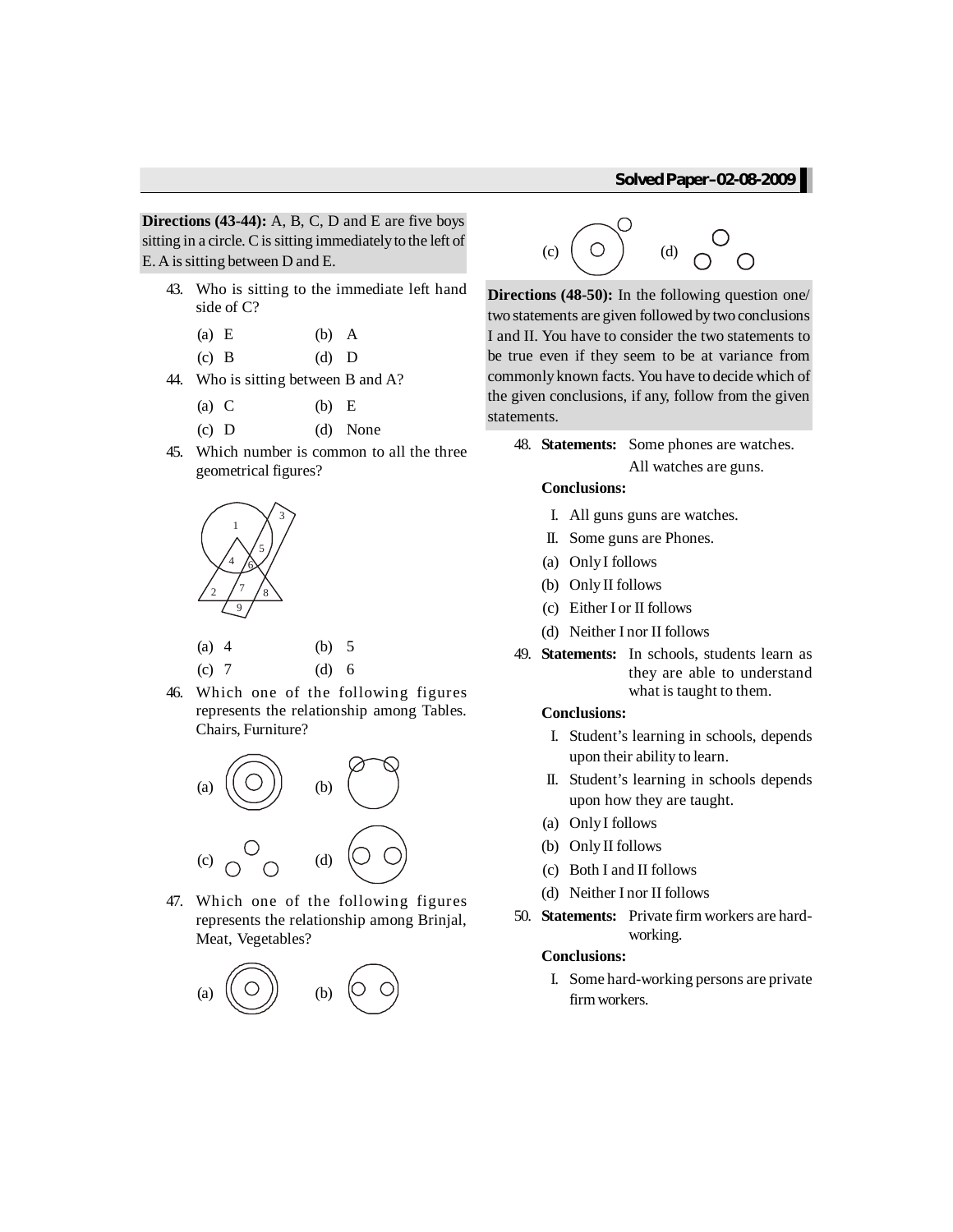- II. Government employees are not hardworking
- (a) OnlyI follows
- (b) Only II follows
- (c) Neither I nor II follows
- (d) Both I and II follow

| 11. (b) |  |                 |  |  |  |                                                                |  |  |                                                                                                                                                                                                                                                                                                                                                    |
|---------|--|-----------------|--|--|--|----------------------------------------------------------------|--|--|----------------------------------------------------------------------------------------------------------------------------------------------------------------------------------------------------------------------------------------------------------------------------------------------------------------------------------------------------|
|         |  |                 |  |  |  |                                                                |  |  |                                                                                                                                                                                                                                                                                                                                                    |
|         |  |                 |  |  |  |                                                                |  |  |                                                                                                                                                                                                                                                                                                                                                    |
|         |  |                 |  |  |  |                                                                |  |  |                                                                                                                                                                                                                                                                                                                                                    |
|         |  | 41. (c) 42. (c) |  |  |  | <b>ANSWER SHEET</b><br>43. (c) 44. (c) 45. (d) 46. (d) 47. (c) |  |  | 1. (d) 2. (c) 3. (b) 4. (b) 5. (c) 6. (b) 7. (c) 8. (c) 9. (a) 10. (c)<br>12. (d) 13. (a) 14. (c) 15. (d) 16. (a) 17. (d) 18. (a) 19. (c) 20. (c)<br>21. (c) 22. (c) 23. (c) 24. (c) 25. (c) 26. (b) 27. (c) 28. (b) 29. (d) 30. (d)<br>31. (b) 32. (c) 33. (a) 34. (b) 35. (a) 36. (c) 37. (b) 38. (b) 39. (d) 40. (b)<br>48. (b) 49. (c) 50. (a) |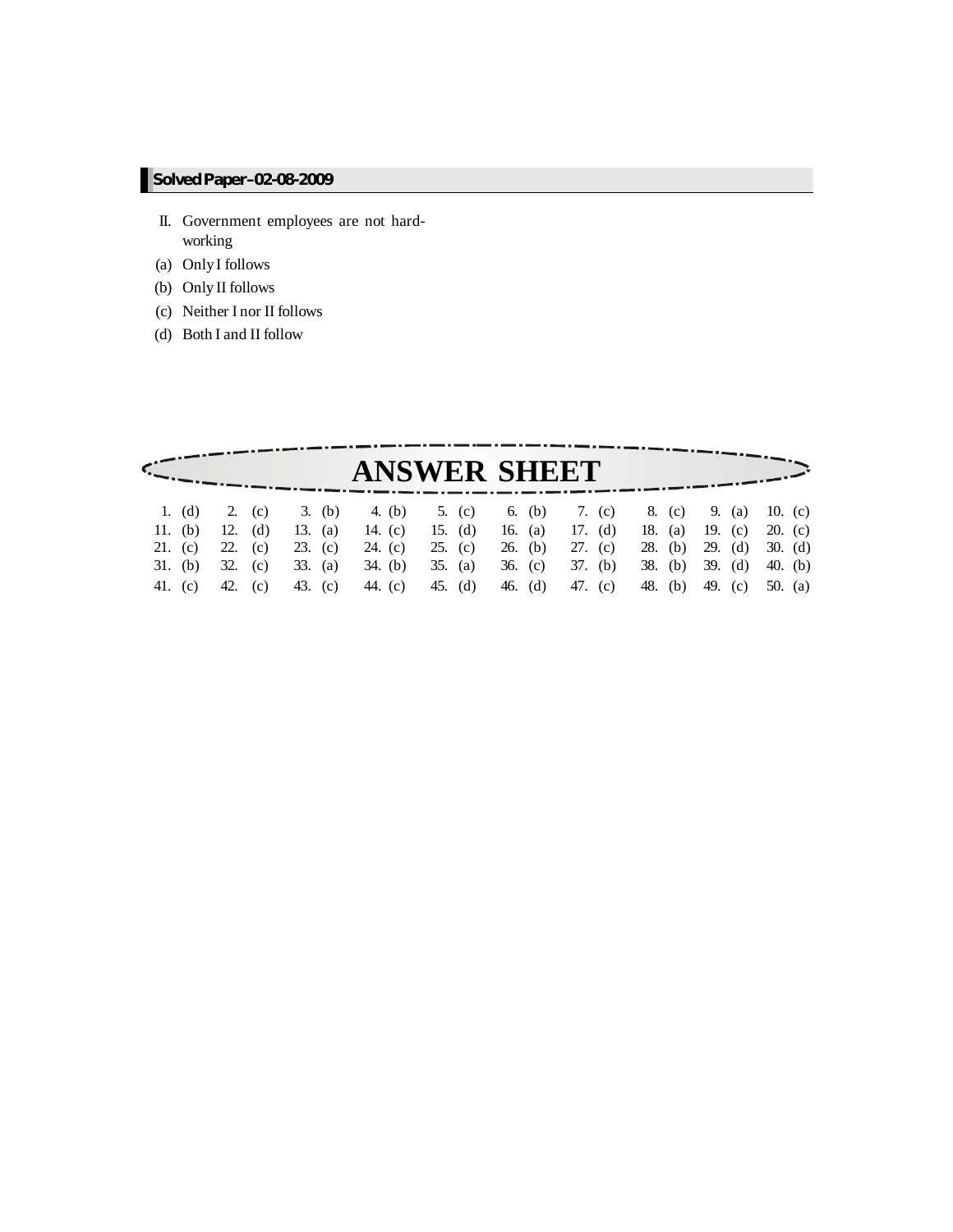# **PART-II**

# **GENERALAWARENESS**

- 51. Gandhiji's movement of boycotting he foreign goods aimed at
	- (a) full independence
	- (b) creating anti-British sentiment
	- (c) promotion of welfare state
	- (d) promotion of cottage industries
- 52. What is the maximum age limit prescribed for the post of the President of India?
	- (a) 58 years (b) 60 years
	- (c) 62 years
	- (d) There is nomaximumage limit
- 53. The implementation of Jawahar Rojgar Yojana rests with
	- (a) Gram Panchayats
	- (b) District Collectors
	- (c) State Governments
	- (d) Union Government
- 54. What is quorum required for convening the Lok Sabha?
	- (a)  $\frac{1}{5}$ 6 (b)  $\frac{1}{2}$ 8 (c)  $\frac{1}{16}$ 10 (d) 1 5
- 55. In the ParliamentaryformofGovernment. "He is the first among equal". Who is he?
	- (a) President (b) PrimeMinister
- (c) Leader of Opposition
- (d) Speaker of lower house
- 56. Silicon Valley of India is located in
	- (a) Dehradun (b) Bangalore
	- (c) Hyderabad (d) Srinagar
- 57. The author of the book "*India Wins Freedom*" is
	- (a) Kuldeep Nayyar
	- (b) MaulanaAbul KalamAzad
	- (c) Jawahar Lal Nehru
	- (d) Indira Gandhi
- 58. The RBI issues currency notes under the
	- (a) Fixed Fiduciary System
	- (b) Maximum Fiduciary System
	- (c) Fixed Minimum Reserve System
	- (d) Proportional Reserve System
- 59. Which day is the International Human Rights Day?
	- (a) December  $10<sup>th</sup>$
	- (b) October 24<sup>th</sup>
	- (c) November  $25<sup>th</sup>$
	- (d) None of the above
- 60. The capital of Pakistan till 1959 was
	- (a) Islamabad (b) Karachi
	- (c) Lahore (d) Hyderabad
- 61. In India FERA has been replaced by
	- (a) FEMA (b) FETA
	- (c) FENA (d) FELA
- 62. The 'Emerging Player of the Year 2008' Award was given by ICC to which Sri Lankan cricketer?
	- (a) Ajantha Mendis
	- (b) Muttiah Murlitharan
	- (c) C. Kapugedra
	- (d) M. Mahroof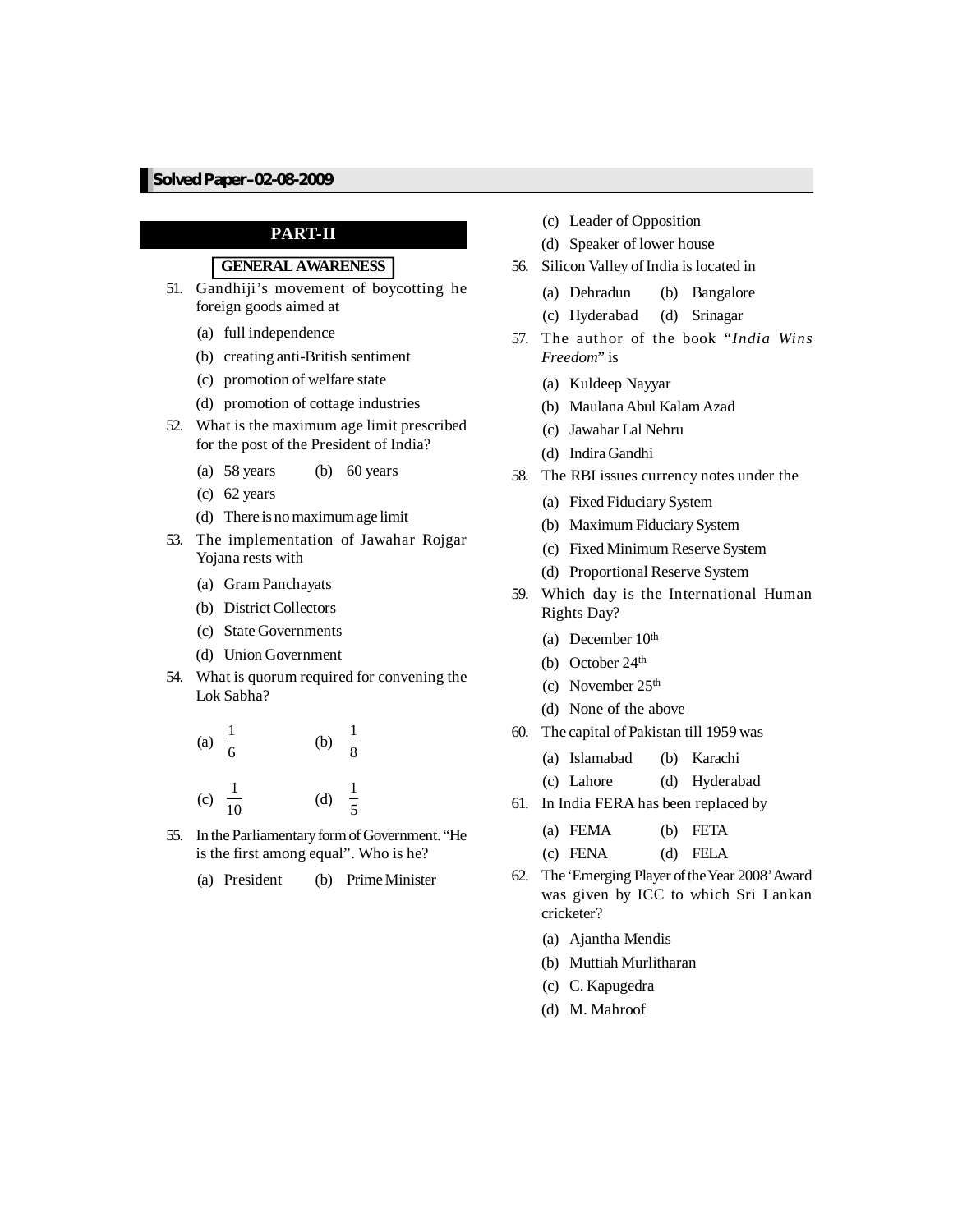- 63. The term PC means
	- (a) PrivateComputer
	- (b) Personal Computer
	- (c) Professional Computer
	- (d) Personal Calculator
- 64. English isthe official language of which one of the following Indian States?
	- (a) Nagaland (b) Tripura
	- (c) Assam (d) Manipur
- 65. Right to Information Act was passed in the year
	- (a) 2001 (b) 2005
	- (c) 2004 (d) 2002
- 66. Who has taken over as Chief Election Commissioner after the retirement of Shri. N. Gopalaswami?
	- (a) V.S. Sampath
	- (b) S.Y.Quraishi
	- (c) NavinChawla
	- (d) M.S.Gill
- 67. The final of the Sultan Afzal Shah Hockey Tournament 2009 was played between
	- (a) India and Malaysia
	- (b) India and Pakistan
	- (c) Pakistan and Malaysia
	- (d) Malaysia and Japan
- 68. The 2011 Cricket World Cup Shall be cohosted by
	- (a) India, Sri Lanka, Pakistan and Bangladesh
	- (b) India, Sri Lanka and Bangladesh
	- (c) Bangladesh, Pakistan and Sri Lanka
	- (d) Bangladesh, Pakistan and India
- 69. Which one of the following Indian cricketers has been declared 'The Leading Cricketer of 2008'ByWisden?
	- (a) M.S. Dhoni (b) Virender Sehwag
- (c) Anil Kumble
- (d) SauravGanguly
- 70. Who is the present chief of ISRO?
	- (a) G. Madhavan Nair
	- (b) Anil Kakodkar
	- (c) Mohan S. Shetty
	- (d) M.Arvindam
- 71. The relationship between the value of money and the price level in an economy is
	- (a) Direct (b) Inverse
	- (c) Proportional
	- (d) Stable
- 72. Depreciation is equal to—
	- (a) Gross national product—Net
	- (b) Net national product—Gross
	- (c) Gross national product—Personal income
	- (d) Personal income—Personal taxes
- 73. In an economy, the sectors are classified into public and private on the basic of
	- (a) employment conditions
	- (b) nature of economic activities
	- (c) ownership of enterprises
	- (d) use of raw materials
- 74. The author of the book '*My Experiments With Truth*'is
	- (a) MaulanaAbul KalamAzad
	- (b) Govind Vallabh Pant
	- (c) M.K. Gandhi
	- (d) TaraAli Beg
- 75. Which one of the following business magnets has been adjudged the 'Business Person of the Year 2008' by The Times of India Survey?
	- (a) Ratan Tata (b) RahulBajaj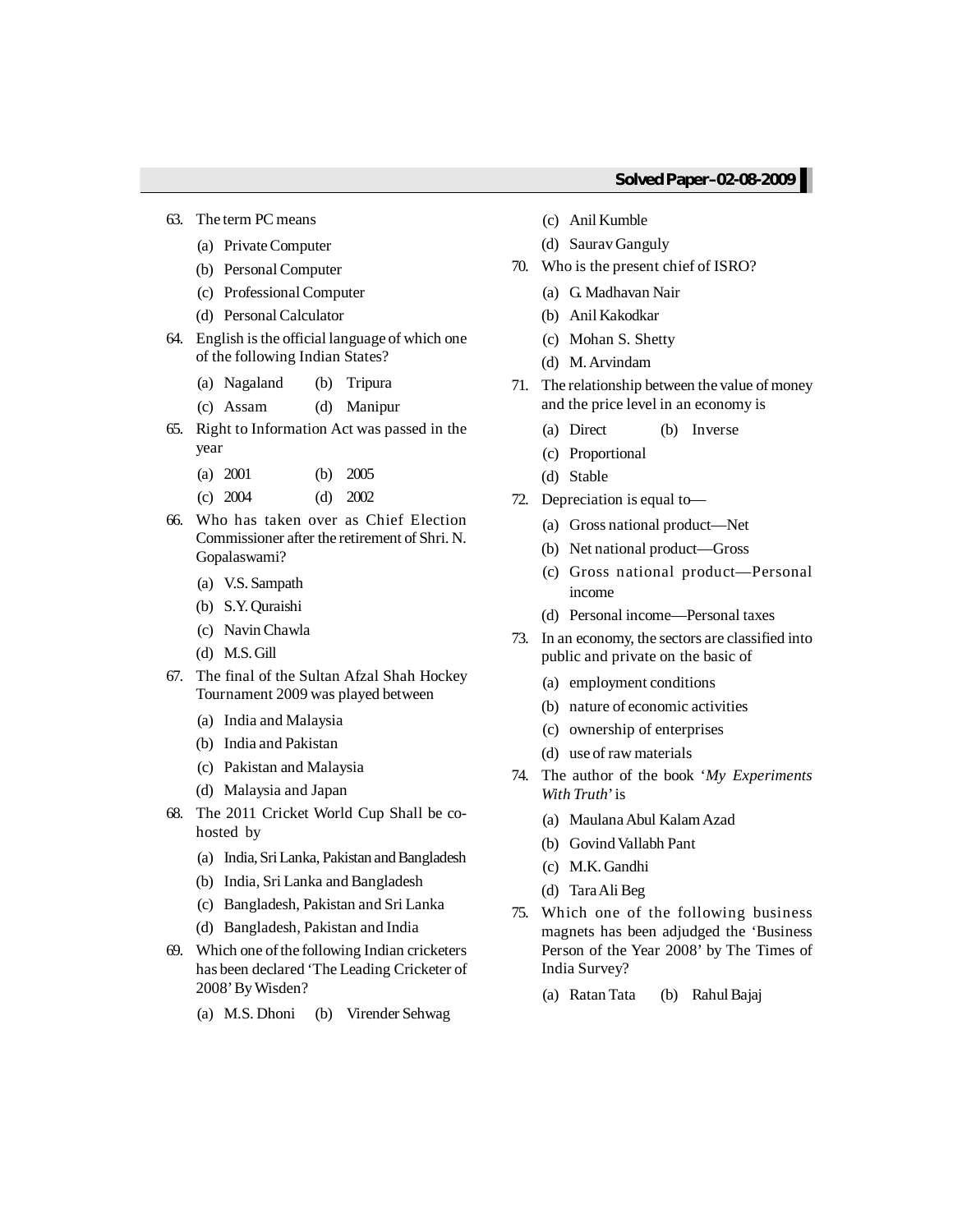- (c) Aditya Birla
- (d) LaxmiMittal
- 76. An important river of the Indian desert is
	- (a) Luni (b) Narmada
	- (c) Krishna (d) Beas
- 77. The Nagarjunasagar dam is constructed on the river?
	- (a) Krishna
	- (b) Chambal
	- (c) Kosi
	- (d) Sutlej
- 78. The imaginary lines joining places of same height at equal intervals are
	- (a) Hachures (b) Contours
	- (c) Spot-heights
	- (d) Isomers
- 79. Stagflation is a situation of
	- (a) stagnation and deflation
	- (b) stagnation and recession
	- (c) stagnation and inflation
	- (d) stagnation and recovery
- 80. What is Khetri in Rajasthan famous for?
	- (a) Copper mines
	- (b) Mica mines
	- (c) Bauxitemines
	- (d) Limestonemines
- 81. Which one of the following rivers forms and estuary?
	- (a) Narmada (b) Kaveri
	- (c) Krishna (d) Mahanadi
- 82. 'Charak' was the famous court physician of
	- (a) Harsha
	- (b) Chandra Gupta Maurya
	- (c) Ashoka (d) Kanishka
- 83. Great Stupa at Sanchi is in
	- (a) Uttar Pradesh
	- (b) Madhya Pradesh
	- (c) Arunachal Pradesh
	- (d) Andhra Pradesh
- 84. What was the age of Akbar at the time of his coronation as Kalanaur?
	- (a) Thirteen (b) Fifteen
	- (c) Eighteen (d) Twenty
- 85. Which one of the following stages of the life of man in Aryan Society, in ascending order of age, is correct?
	- (a) Brahmacharya–Grihastha-Vanaprastha-Sanyasa
	- (b) Grihastha-Brahmacharya-Vanaprastha-Sanyasa
	- (c) Brahmacharya-Vanaprastha-Sanyasa-Grihastha
	- (d) Grihastha-Sanyasa-Vanaprastha-Brahamacharya
- 86. The resource which can be used continuously, year-after year are called
	- (a) Biotic
	- (b) Abiotic
	- (c) Non-renewable
	- (d) Renewable
- 87. The coast that belongs to Kerala is known as
	- (a) Konkan Coast
	- (b) Malabar Coast
	- (c) Coromandel Coast
	- (d) Canara Coast
- 88. Anantapur district in Andhra Pradesh is famous for
	- (a) Copper (b) Zinc
	- (c) Mica (d) Gold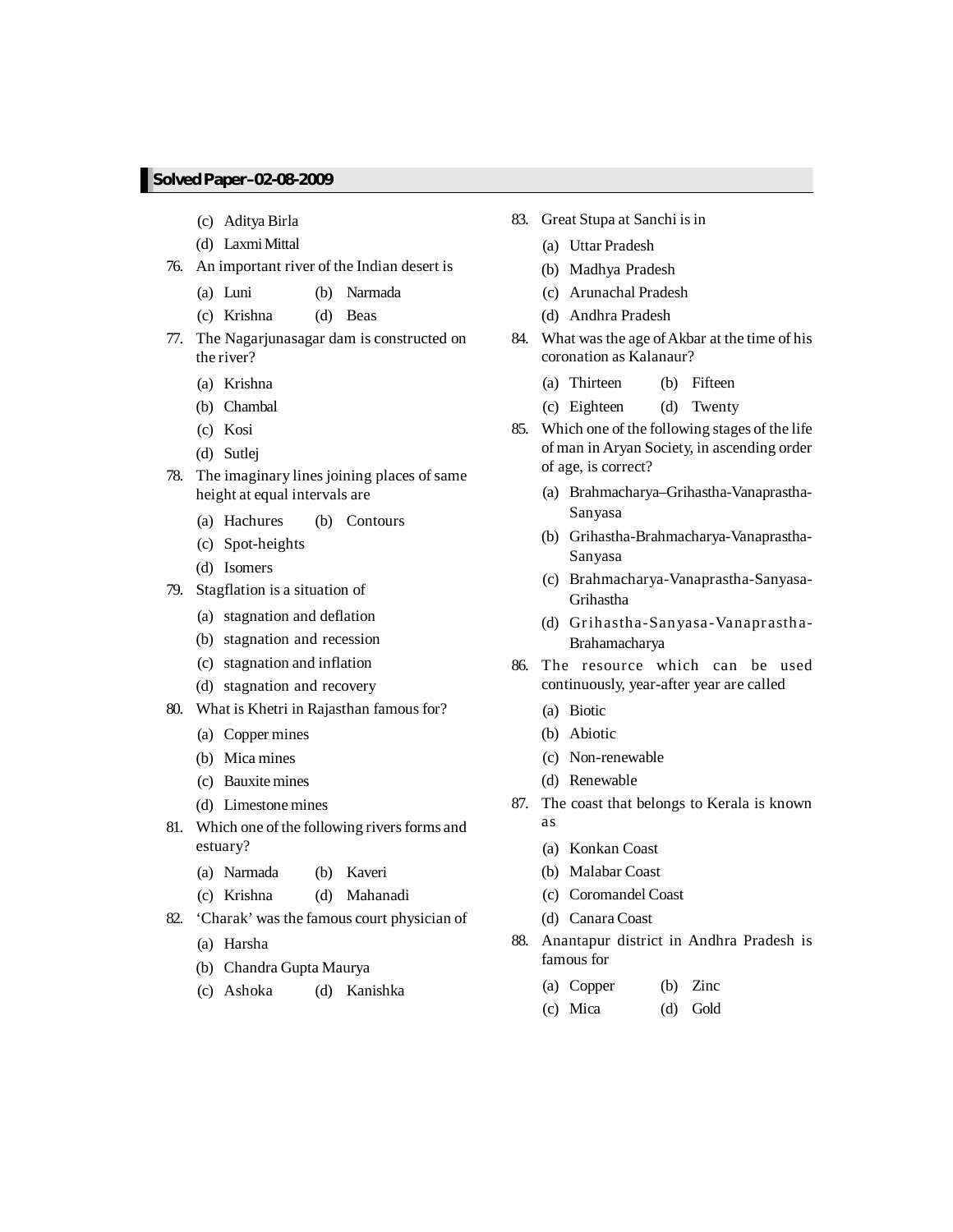- 89. Bahadur Shah was the
	- (a) last ruler of the Lodis
	- (b) successor of Shar Shah Suri
	- (c) last Mughal ruler
	- (d) successor of the Maratha ruler Shivaji
- 90. Mangal Pandey fired the first shot of the Revolt of 1857 at
	- (a) Barrackpore (b) Meerut
	- (c) Kanpur (d) Jhansi
- 91. Who said 'Swaraj is my birthright and Ishall have it'?
	- (a) M.K. Gandhi
	- (b) B.G.Tilak
	- (c) GK. Gokhale
	- (d) B.R.Ambedkar
- 92. Water boils as a lower temperature on the hills because
	- (a) it is cold on the hills
	- (b) there is less carbon dioxide on the hills
	- (c) there is a decrease in air pressure on the hills
	- (d) there is less oxygen
- 93. After the Chauri-Chaura incident, Gandhiji suspended the
	- (a) Civil Disobedience Movement
	- (b) Khilafat Movement
	- (c) Non-Cooperation Movement
	- (d) Quit India Movement
- 94. Refrigerator keep food un-spoiled because
	- (a) at its low temperature, bacteria and moulds are inactive
	- (b) at its low temperature, the germs are killed
	- (c) at its low temperature the germs are frozen
	- (d) it sterilises the food
- 95. A person having AB-group of blood and donate blood to person having
	- (a) A-group (b) B-group
	- (c) AB-group (d) O-group
- 96. Why do birds not have respiratory trouble at the time of flying at high altitude?
	- (a) Their lungs are very large
	- (b) They fly inactively
	- (c) They have extra air sacs
	- (d) They use less oxygen
- 97. Source of energy in ecosystem is
	- (a) Sun (b) Green plants
	- (c) Sugar produced in photosynthesis
	- (d) ATP
- 98. Which of the following elements is not present in stainless steel?
	- (a) Iron (b) Tungsten
	- (c) Chromium (d) Nickel
- 99. Select the one which is not a mixture
	- (a) Air (b) Gasoline
	- (c) LPG (d) Distilled water
- 100. The temperature which has the same reading on both Fahrenheit and Celsius scales is

| (a) $40^{\circ}$  | (b) $-40^{\circ}$ |
|-------------------|-------------------|
| (c) $-34^{\circ}$ | (d) $-140^\circ$  |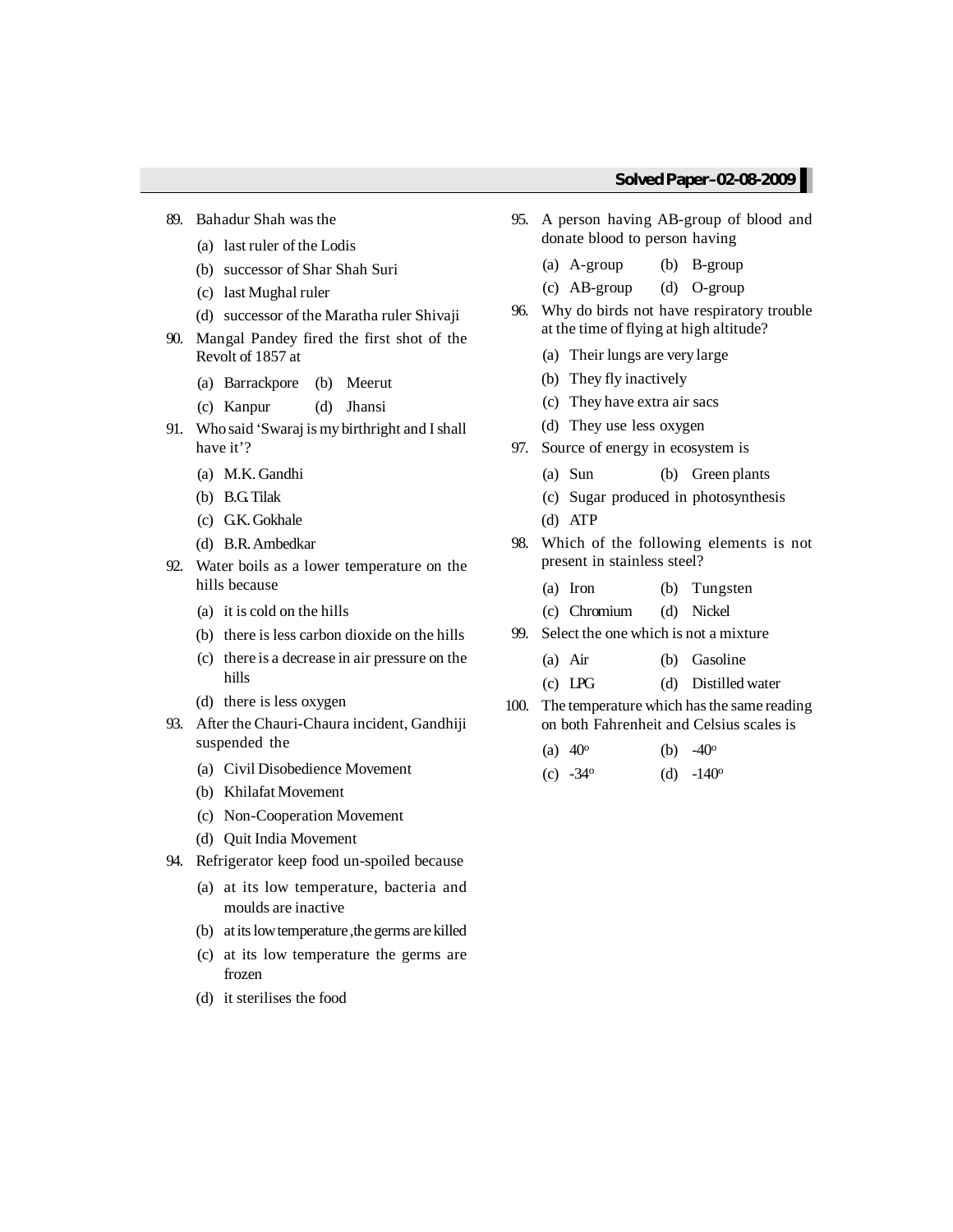# **ANSWER SHEET**

|  |  |  | 51. (d) 52. (d) 53. (d) 54. (c) 55. (b) 56. (b) 57. (b) 58. (c) 59. (a) 60. (b)  |  |  |  |  |  |  |
|--|--|--|----------------------------------------------------------------------------------|--|--|--|--|--|--|
|  |  |  | 61. (a) 62. (a) 63. (b) 64. (a) 65. (b) 66. (c) 67. (a) 68. (b) 69. (b) 70. (a)  |  |  |  |  |  |  |
|  |  |  | 71. (d) 72. (a) 73. (c) 74. (c) 75. (a) 76. (a) 77. (a) 78. (b) 79. (c) 80. (a)  |  |  |  |  |  |  |
|  |  |  | 81. (a) 82. (d) 83. (b) 84. (a) 85. (a) 86. (d) 87. (b) 88. (d) 89. (c) 90. (a)  |  |  |  |  |  |  |
|  |  |  | 91. (b) 92. (c) 93. (c) 94. (b) 95. (c) 96. (c) 97. (a) 98. (b) 99. (d) 100. (b) |  |  |  |  |  |  |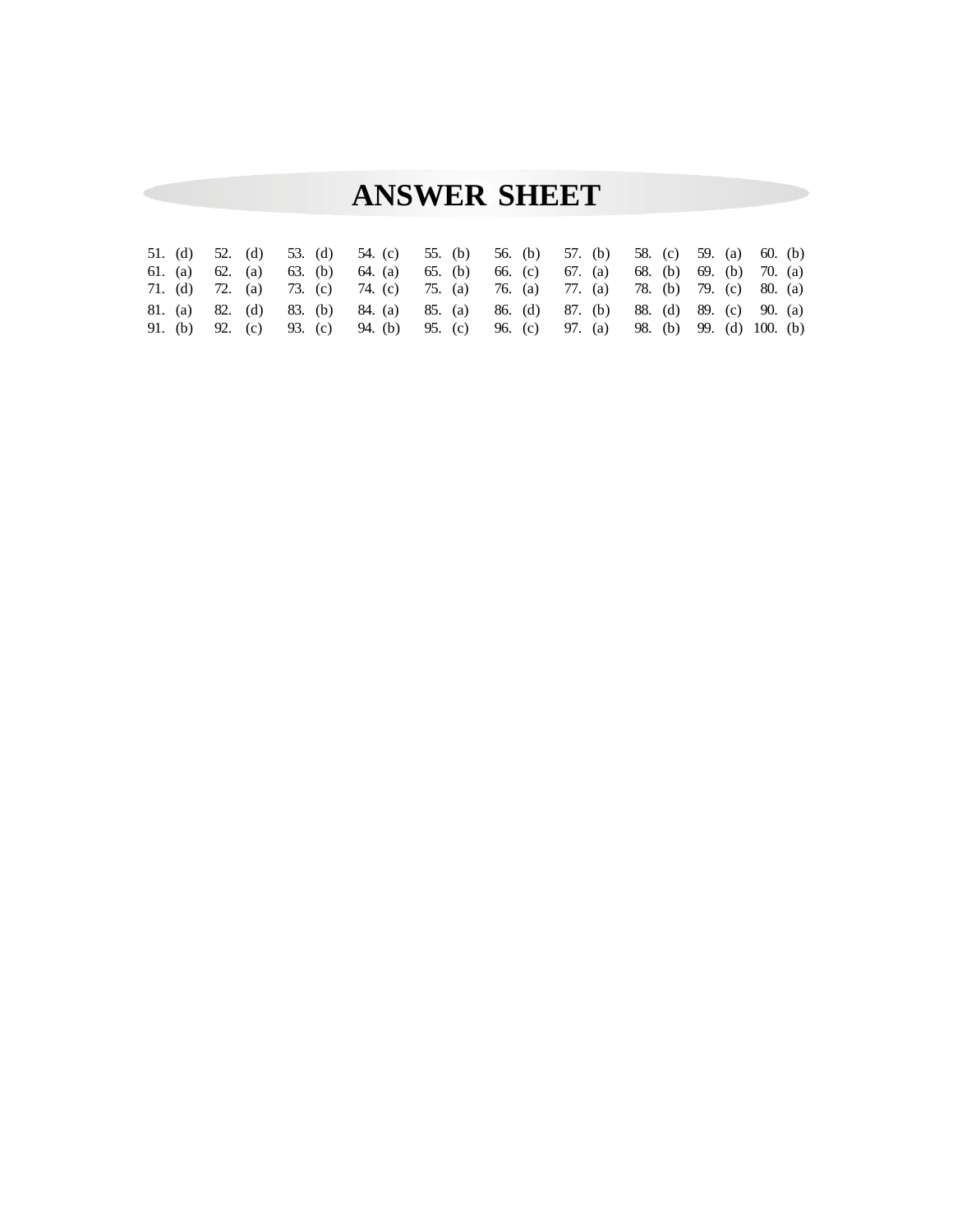# **PART-III**

# **ENGLISH LANGUAGE**

**Directions (101-105):** In the following questions, some of the sentences have errors and some have none, find out which part of a sentence has an error. The number of that part is your answer. If there is no error, the answer is (d).

- 101. We saw (a)/ sand sculptures (b)/ in the beach. (c)/ No error. (d)
- 102. Everybody in the office (a)/ has early, (b)/ haven't they? (c)/ No error. (d)
- 103. The teacher told that  $(a)$  the students should have gone to the library (b)/ instead having wasted their time. (c)/ No error. (d)
- 104. He is (a)/ one the tallest boy (b)/ in the class.  $(c)/$  No error.  $(d)$
- 105. He was awarded (a)/ with a doctorate degree (b)/ for his new invention. (c)/ No error. (d)

**Directions (106-110):** In the following questions, some of the sentences are given with blanks to be filled in with appropriate words. Four alternatives are suggested for each question. Choose the correct alternative out of the four.

| 106. The works was _____ by the rains.      |                                                   |
|---------------------------------------------|---------------------------------------------------|
| (a) restricted (b) prevented                |                                                   |
| (c) hampered (d) obstructed                 |                                                   |
| 107. He knows French and German<br>Russian. |                                                   |
| (a) beside (b) besides                      |                                                   |
| (c) aside (d) except                        |                                                   |
|                                             | 108. His reputation has been _____ by his foolish |
| acts.                                       |                                                   |
| (a) increased (b) decreased                 |                                                   |
| (c) retrieved (d) tainted                   |                                                   |
|                                             | 109. Meditation is _____ way to calm your         |
| nerves.                                     |                                                   |
| (a) a best (b) one of the best              |                                                   |
| (c) the best (d) an best                    |                                                   |
|                                             | 110. The Prime Minister of England called         |
| the President of America.                   |                                                   |
| $(a)$ in                                    | $(b)$ out                                         |

**Directions(111-115):** In the following questions, out of the four alternatives, choose the one which best expresses the meaning of the given word.

 $(c)$  on  $(d)$  at

#### 111. INADVERTENT

|      | (a) thoughtless (b) unintentional |                   |
|------|-----------------------------------|-------------------|
|      | (c) insane                        | (d) unintelligent |
|      | 112. BARREN                       |                   |
|      | (a) insane                        | (b) rough         |
|      | (c) infertile                     | $(d)$ lush        |
|      | 113. ABSTAIN                      |                   |
|      | (a) insist                        | (b) persist       |
|      | (c) refrain                       | (d) resist        |
| 114. | <b>COUNTERFEIT</b>                |                   |
|      | (a) constant                      | (b) unknown       |
|      | (c) biased                        | (d) fake          |
|      | 115. NOVICE                       |                   |
|      | (a) expert                        | (b) specialist    |
|      | (c) generalist                    | (d) beginner      |

**Directions(116-120):** In the following questions, for lowing questions, choose the world opposite in meaning to the given word.

|  | 116. DIMINISH               |     |                                                              |
|--|-----------------------------|-----|--------------------------------------------------------------|
|  | (a) increase                | (b) | improve                                                      |
|  | (c) introduce               |     | (d) decrease                                                 |
|  | 117. COMPLY                 |     |                                                              |
|  | (a) challenge               |     | (b) complain                                                 |
|  | (c) conform                 |     | (d) comete                                                   |
|  | 118. TREACHEROUS            |     |                                                              |
|  | (a) tactful                 |     | (b) violent                                                  |
|  | (c) faithful                |     | (d) false                                                    |
|  | 119. INQUISITIVE            |     |                                                              |
|  | (a) inadequate (b) immature |     |                                                              |
|  |                             |     | (c) uncomfortable(d) unconcerned                             |
|  | 120. AFFLUENCE              |     |                                                              |
|  | (a) poverty                 |     | (b) influence                                                |
|  | (c) neglect                 |     | (d) semblance                                                |
|  |                             |     | <b>Directions (121-125):</b> In the following questions, for |

alternatives are given for the idiom/phrase **bold** in the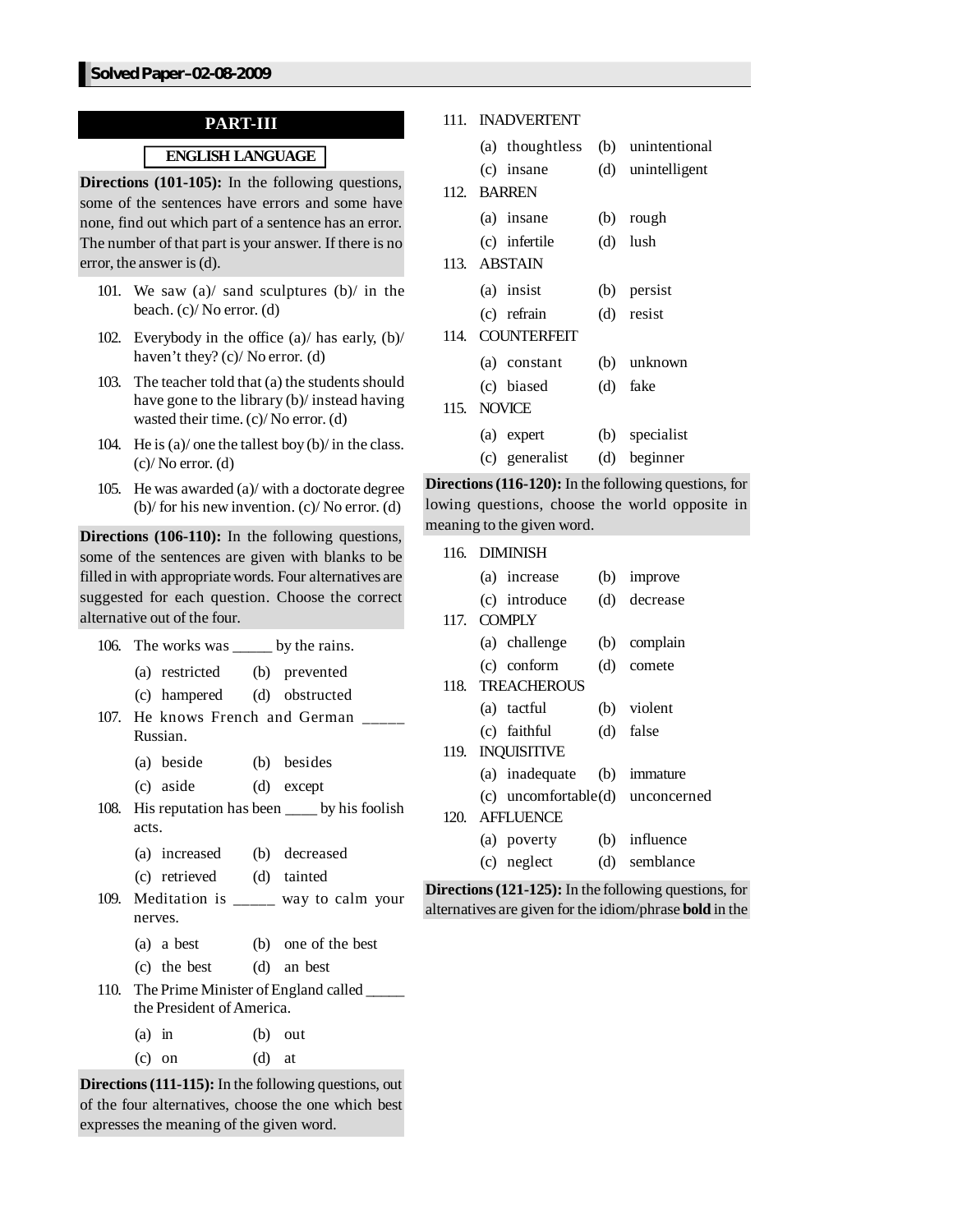sentence. Chose the alternative which best expresses the meaning of the idiom/phrase.

- 121. Do not **run down** your friends in public.
	- (a) fight with
	- (b) follow
	- (c) make a mention of
	- (d) criticise
- 122. Most parents find it difficult **to make both ends meet** because of inflation.
	- (a) to lead a lavish life
	- (b) to live within one's income
	- (c) to live a miserlylife
	- (d) to lead an active life
- 123. The students were advised to **pore over** the lessons thoroughly.
	- (a) go through (b) go down
	- (c) go off (d) go out
- 124. The two famous writers **crossed swords** with each on every issue.
	- (a) fought physically
	- (b) crossed the road on meeting
	- (c) took different routes
	- (d) disagreed
- 125. The traffic came to a **standstill** after the heavy downpour of rain.
	- (a) complete halt (b) accident spot
	- (c) diversion (d) confused disorder

**Directions (126-130):** In the following questions, a part of the sentence is **bold.** Below are given alternatives to the underlined part at (a), (b) and (c) which may improve the sentence. Choose the correct alternative. In case no improvement is needed. Your answer is  $(d)$ .

- 126. Both the **mother-in-laws** welcomed the newly weds with garlands of flowers.
	- (a) mothers-in-laws
- (b) mother-in-law
- (c) mothers-in-law
- (d) No improvement
- 127. The workers looked **run down.**
	- (a) happy (b) relaxed
	- (c) exhausted (d) No improvement
- 128. The relatives **comforted** the old man whose wife had died.
	- (a) sympathized with
	- (b) pitied (c) consoled
	- (d) No improvement
- 129. They obtained the top-secret information by **wrong** means.
	- (a) clever (b) fraudulent
	- (c) bad (d) No improvement
- 130. His speech **was broadcasted** over the radio last. Thursday,
	- (a) was broadcast
	- (b) had been broadcast
	- (c) has been broadcast
	- (d) No improvement

**Directions (131-135):** In the following questions, out of the four alternatives, choose the one which can be substituted for the given words/sentence.

131. To agree to something

| (a) assure | (b) assent |
|------------|------------|
| (c) adapt  | (d) adhere |

132. A person who withdraws from the word to live in seclusion and often in solitude

| (a) iconoclast | (b) reclause |
|----------------|--------------|
| (c) sage       | (d) priest   |

- 
- 133. A lover of books
	- (a) bibliomaniac (b) bibliophile
	- (c) bibliographer (d) bilingualist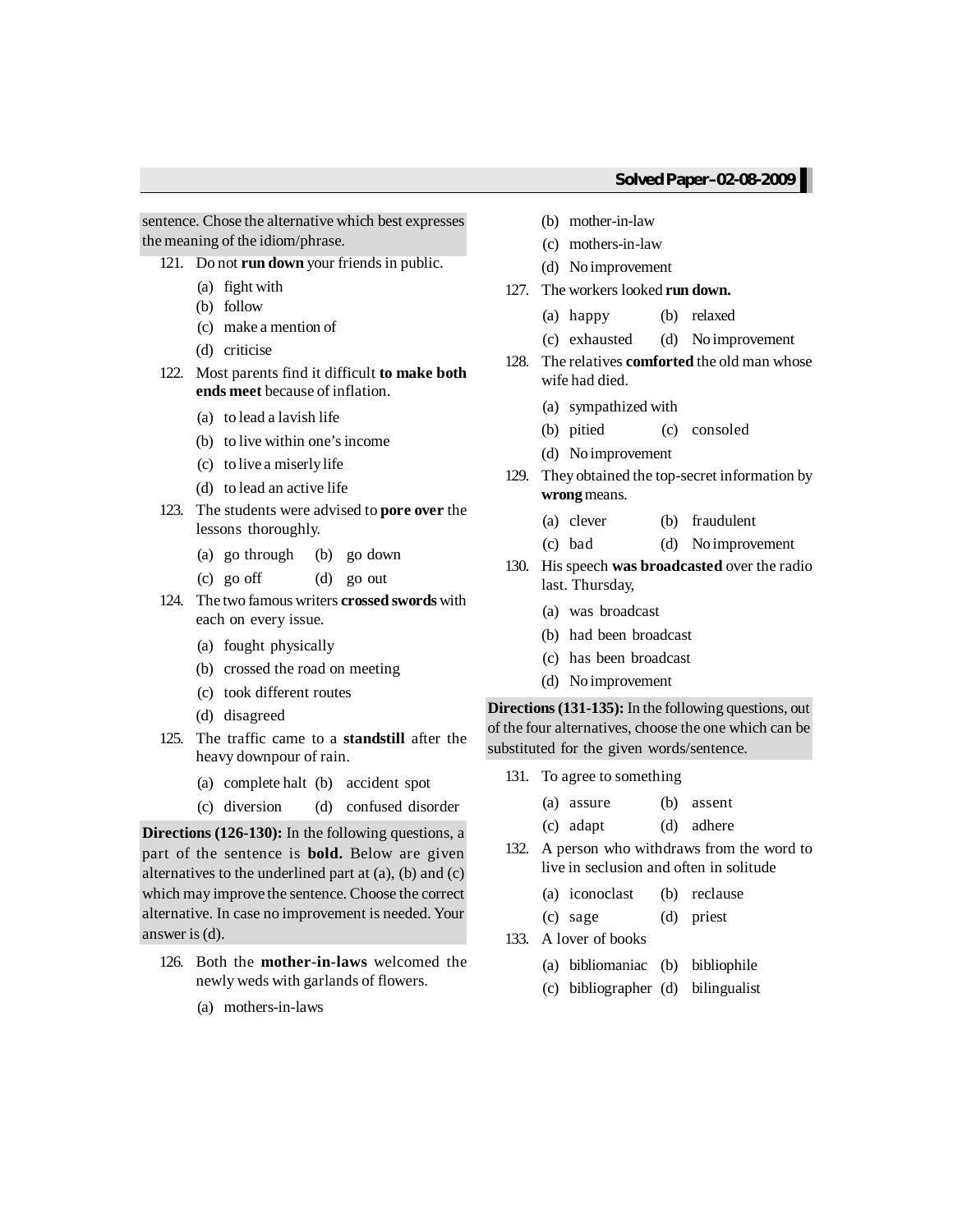- 134. Occurring at irregular intervals in time
	- (a) epidemic (b) endemic
	- (c) temporal (d) sporadic
- 135. To keep a great person or event in people's memory
	- (a) communicate (b) commensurate
	- (c) commemorate (d) commiserate

**Directions (136-140):** In the following questions, group of four words are given. In each group, one word is correctly spelt. Find the correctly word.

|      | 136. (a) columen                                                                         | (b) autumn      |
|------|------------------------------------------------------------------------------------------|-----------------|
|      | (c) condamm (d) symptem                                                                  |                 |
|      | 137. (a) precartius (b) preceede                                                         |                 |
|      | (c) premier                                                                              | (d) preparation |
|      | 138. (a) corespondent                                                                    |                 |
|      | (b) commandent                                                                           |                 |
|      | (c) superintendent                                                                       |                 |
|      | (d) attendant                                                                            |                 |
|      | 139. (a) imaginery (b) dictionary                                                        |                 |
|      | (c) itinerery (d) stationery                                                             |                 |
| 140. | (a) pronounciation                                                                       |                 |
|      | (b) repercution                                                                          |                 |
|      | (c) rehabilitation                                                                       |                 |
|      | (d) tution                                                                               |                 |
|      | $\mathbf{A}$ = $\mathbf{A}$ (1.41.150). Let $\mathbf{A}$ = $\mathbf{C}$ 11. $\mathbf{A}$ |                 |

**Directions (141-150):** In the following passage, some of the words have been left out. First read the passage over and try to understand that it is about. Then fill in the blanks with the help of the alternatives given.

#### **PASSAGE**

Experts are beginning to suspect that one of the major **141** of crime in modern cities in the actual design of the city. Oscar Newman, a professor of architecture, in his book titled "Defensible Space" has **142** the result of his research on this question.

The effect of environment **143** crime istwo-fold.

Prof. Newman's research shows that some buildings may encourage people not only to interfere but to allow crimes to **144** Crowded apartments in a huge block bring people physically together but isolate them **145** . People living in what is **146** one building with a common entry felt isolated within their own apartments.

They are unconcerned **147** their neighbours. Some years ago, a girl was stabbed to death **148** a period of half an hour while hundreds of people living in the block **149** without interfering, without even calling the police.

The other obvious effect of the design of buildings is that it affords room for crimes. Hidden nooks and corners, spaces between buildings out of **150** are convenient spots where crimes can be committed without the fear of detection.

| 141. | (a) exposition                     |          | (b) causes       |
|------|------------------------------------|----------|------------------|
|      | (c) theories                       |          | (d) results      |
|      | 142. (a) published                 |          | (b) printed      |
|      | (c) predicted                      |          | (d) pasted       |
|      | 143. (a) on                        | $(b)$ in |                  |
|      | (c) over                           |          | (d) about        |
|      | 144. (a) witness                   |          | $(b)$ show       |
|      | (c) appear                         |          | (d) happen       |
|      | 145. (a) spiritually               |          | (b) congnitively |
|      | (c) intellectually (d) mentally    |          |                  |
|      | 146. (a) essentially               |          | (b) deliberately |
|      | (c) accidentally (d) ideologically |          |                  |
|      | 147. (a) for                       |          | (b) with         |
|      | (c) about                          | $(d)$ at |                  |
|      | 148. (a) between                   |          | (b) through      |
|      | (c) over                           |          | (d) across       |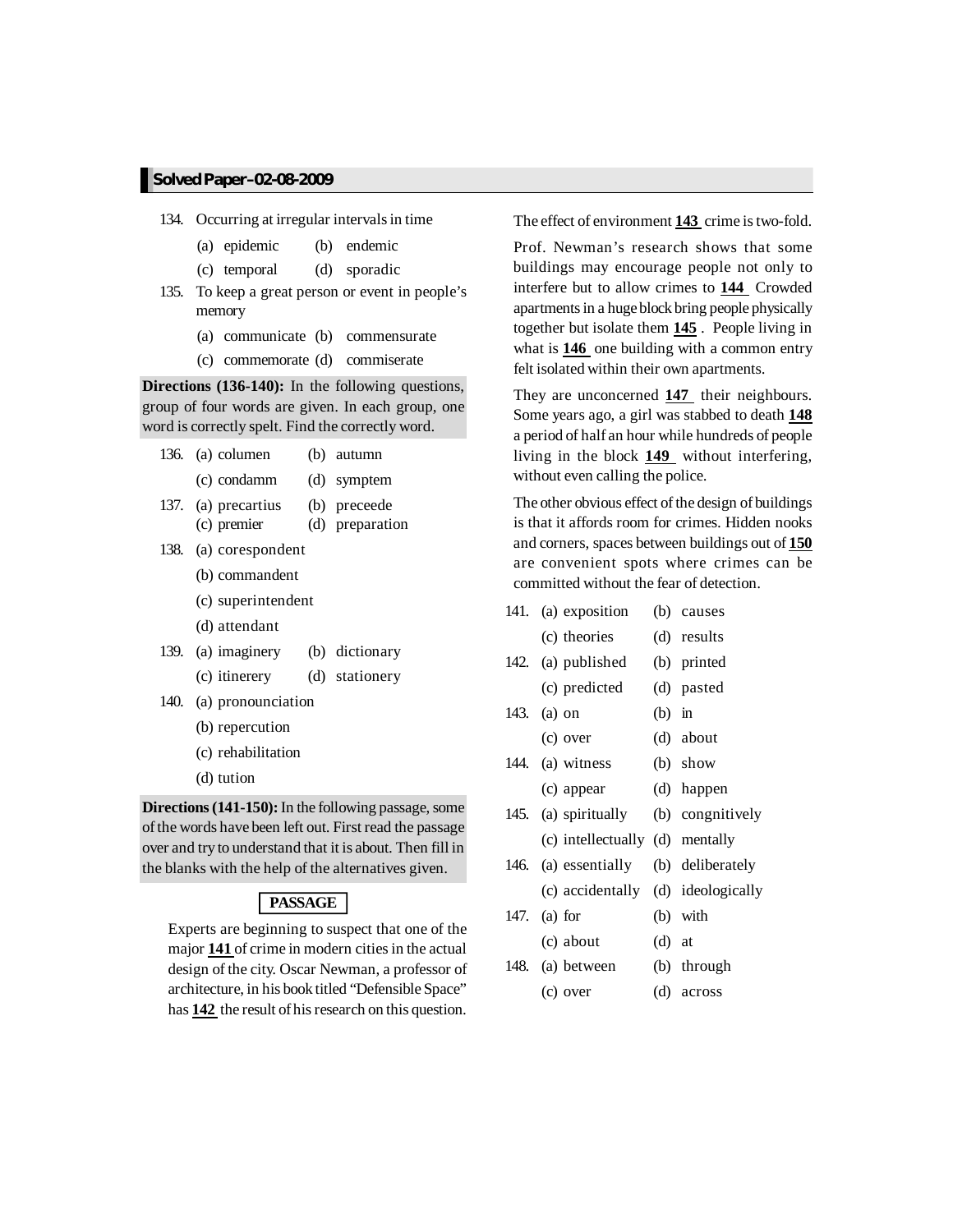- 149. (a) viewed (b) studied (c) observed (d) watched
- 150. (a) sight (b) vision
	- (c) visual (d) observation

|         |  |  |  | <b>ANSWER SHEET</b>                                                                 |                         |  |
|---------|--|--|--|-------------------------------------------------------------------------------------|-------------------------|--|
|         |  |  |  | 101. (b) 102. (d) 103. (a) 104. (b) 105 (c) 106 (d) 107 (b) 108 (d) 109 (c) 110 (c) |                         |  |
|         |  |  |  | 111 (b) 112 (c) 113 (c) 114 (d) 115 (d) 116 (a) 117 (a) 118 (c) 119 (d) 120 (a)     |                         |  |
|         |  |  |  | 121 (d) 122 (b) 123 (a) 124 (d) 125 (a) 126 (c) 127 (c) 128 (c) 129 (b) 130 (a)     |                         |  |
|         |  |  |  | 131 (b) 132 (b) 133 (b) 134 (d) 135 (c) 136 (b) 137 (c) 138 (c) 139 (b) 140 (c)     |                         |  |
| 141 (b) |  |  |  | 142 (a) 143 (a) 144 (d) 145 (d) 146 (c) 147 (b)                                     | 148 (c) 149 (c) 150 (a) |  |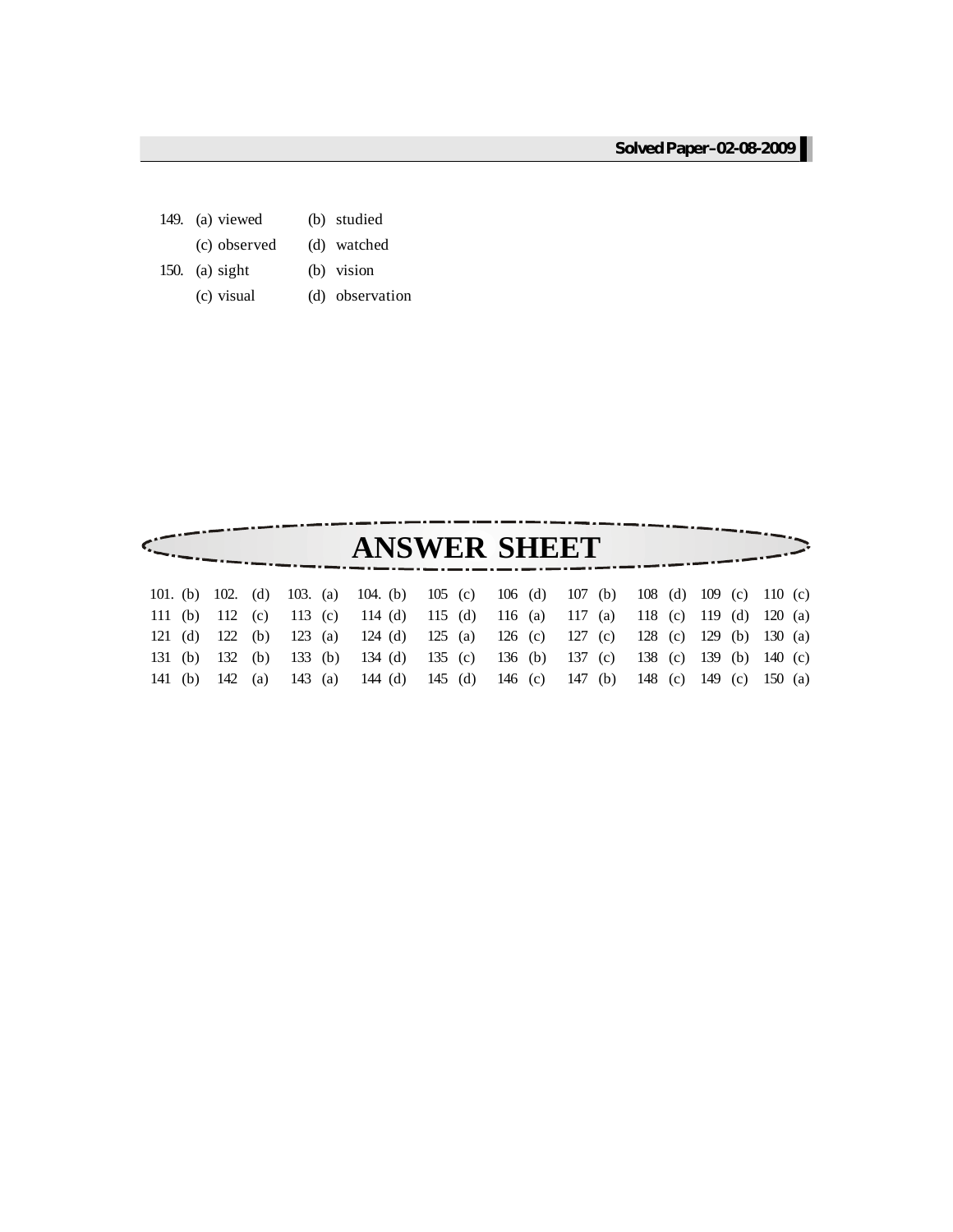# **PART-IV**

# **ARITHMETIC**

- 151.  $(256)^{0.16} \times (d)^{0.36}$  is equal to
	- (a) 64 (b) 16
	- (c) 256.25 (d) 4
- 152.  $[1^3 + 2^3 + 3^3 + \ldots + 9^3]$  is equal to
	- (a) 3575 (b) 2525
	- (c) 5075 (d) 3025
- 153. Twonumber are in the ratio 3 : 4. The product of their H.C.F. and L.C.M. is 2028. The sum of the number is
	- (a) 68 (b) 72
	- (c) 86 (d) 91
- 154. In the solution of the multiplication question given below, 'a'is s digit.
	- a 2  $\times 7$  a 63 96

The value of 'a' is

- (a) 3 (b) 8
- (c) 6 (d) 4
- 155. If  $3^{x+y}=81$  and  $81^{x-y}=3$ , then the value of x is
	- (a) 42 (b) 15 8 (c)  $\frac{17}{9}$ 8 (d) 39
- 156. The smallest number that must be subtracted from 1000 to make the resulting number a perfect square is
	- (a) 37 (b) 38
	- (c) 39 (d) 40
- 157. The sum and product of two numbers are 11 and 18 respectively. The sum of their reciprocals is
	- (a)  $\frac{2}{11}$ 11 (b)  $\frac{11}{2}$ 2 (c)  $\frac{18}{11}$ 11 (d)  $\frac{11}{18}$ 18
- 158. Aman at 100 grapesin 5 days. Each day, he ate 6 more grapes than those he ate on the earlier day. How many grapes did he eat on the first day?
	- (a) 8 (b) 12 (c) 54 (d) 76
- 159. The missing number in the sequence

|        | 5, 6, 15, ?, 89, 170, 291, is |          |  |
|--------|-------------------------------|----------|--|
| (a) 50 |                               | (b) $40$ |  |

| $\mu$ $\sim$ | $\sqrt{U}$ |  |
|--------------|------------|--|
| (c) $42$     | $(d)$ 32   |  |

160. Instead of multiplying a number by 0.72, a student multiplied it by 7.2. If his answer was 2592 more than the correct answer, then the original number was

| (a) $400$ |  | (b) $420$ |
|-----------|--|-----------|
|           |  |           |

- (c) 500 (d) 560
- 161. 7, 77, 777  $\div$  77 equals
	- (a) 1111
	- (b) 101001
	- (c) 10101
	- (d) 1010101
- 162. Two pipes can fill a cistern separately in 10 hours and 15 hours. They can together fill the cistern in
	- (a) 6 hours (b) 7 hours
	- (c) 8 hours (d) 9 hours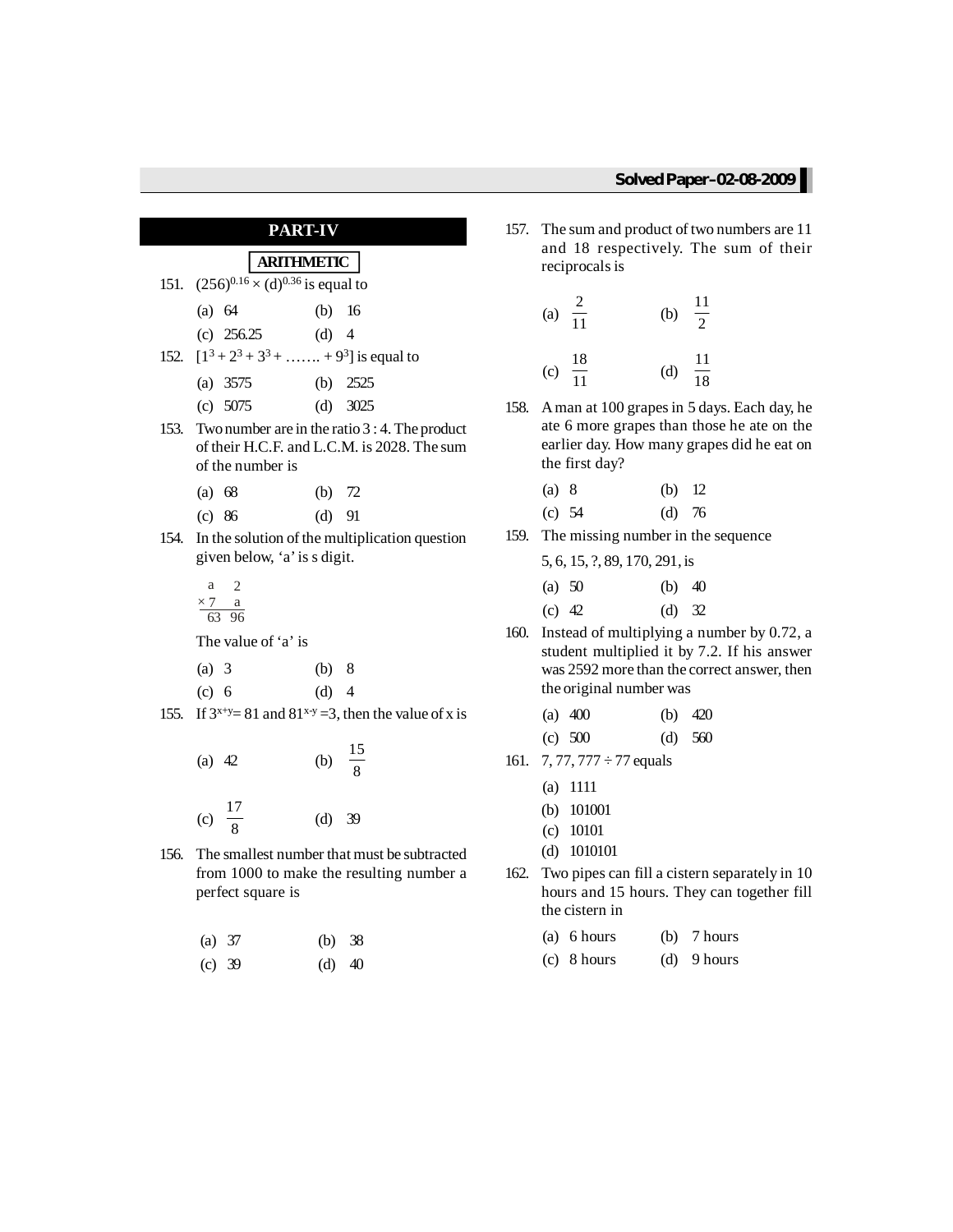- 163. Number 1, 2, 3, 4, ……, 98, 99, 100 are multiplied together. The number of zeroes at the end of the product on the right will be equal to
	- (a) 24 (b) 22
	- (c) 21 (d) 11
- 164. A and B can do a piece of work in 12 days and 15 days respectively. They began to work together but Aleft after 4 days. In how manymore days would Balone complete the remaining work?

(a) 
$$
\frac{20}{3}
$$
 (b)  $\frac{25}{3}$   
(c) 6 (d) 5

- 165. Lengths of the perpendiculars from a point in the interior of an equilateral triangle on its sides are 3 cm, 4 cm and 5 cm. Area of the triangle is
	- (a)  $48\sqrt{3}$  cm<sup>2</sup>
	- (b)  $54\sqrt{3}$  cm<sup>2</sup>
	- (c)  $72\sqrt{3}$  cm<sup>2</sup> (d)  $80\sqrt{3}$  cm<sup>2</sup>
- 166. If a triangle with base 8 cm has the same area as a circle with radius 8 cm, then the corresponding altitude (in cm) of the triangle is
	- (a)  $12 \pi$  (b)  $20 \pi$
	- (c)  $16 \pi$  (d)  $32 \pi$
- 167. The radius of the base and height or a right circular cone are in the ratio 5 : 12. If the

volume of the cone is  $314\frac{2}{7}$  cm<sup>3</sup>, the slant

height (in cm) of the cone will be

| (a) 12 |  | (b) $13$ |
|--------|--|----------|
|        |  |          |

- (c) 15 (d) 17
- 168. A solemetallic cone is melted and recast into a solid cylinder of the same base as that of

the cone. If the height of the cylinder is 7 cm, the height of the cone was

| (a) $20 \text{ cm}$ | (b) $21 \text{ cm}$ |
|---------------------|---------------------|
| $(c)$ 28 cm         | (d) $24 \text{ cm}$ |

169. A single discount equivalent to three successive discounts of 20%, 25% and 10% is

| (a) $55%$ | (b) $50\%$ |
|-----------|------------|
| (c) $48%$ | $(d)$ 46%  |

- 170. The marked price of an article is 20% more than its cost price.Adiscount of 20% is given on the marked price. In this kind ofsale, the seller bears
	- (a) no gain, no loss
	- (b) a loss of  $4\%$
	- (c) a gain of 4%
	- (d) a gain of 8%
- 171. A man, a woman and a boy can complete a work in 20 days. 30 days and 60 days respectively. How many boys must assist 2 men and 8 women so asto complete the work in 3 days?

| (a) 8 |         | (b) $12$ |
|-------|---------|----------|
| (c) 4 | $(d)$ 6 |          |

172. The measures (in cm) of sides of a right angled are given by consecutive integers. Its area (in  $\text{cm}^2$ ) is

| $(a)$ 9 | (b) 8   |  |
|---------|---------|--|
| $(c)$ 5 | $(d)$ 6 |  |

173. Which number when added to each of the number 6, 7, 15, 17 will make the resulting numbers proportional?

| (a) 6   | (b) 5   |  |
|---------|---------|--|
| $(c)$ 4 | (d) $3$ |  |

174. The ratio of the first and second class fares between two railway stations is  $4:1$  and that of the number of passengers travelling by first and second classesis 1 : 40. If on a day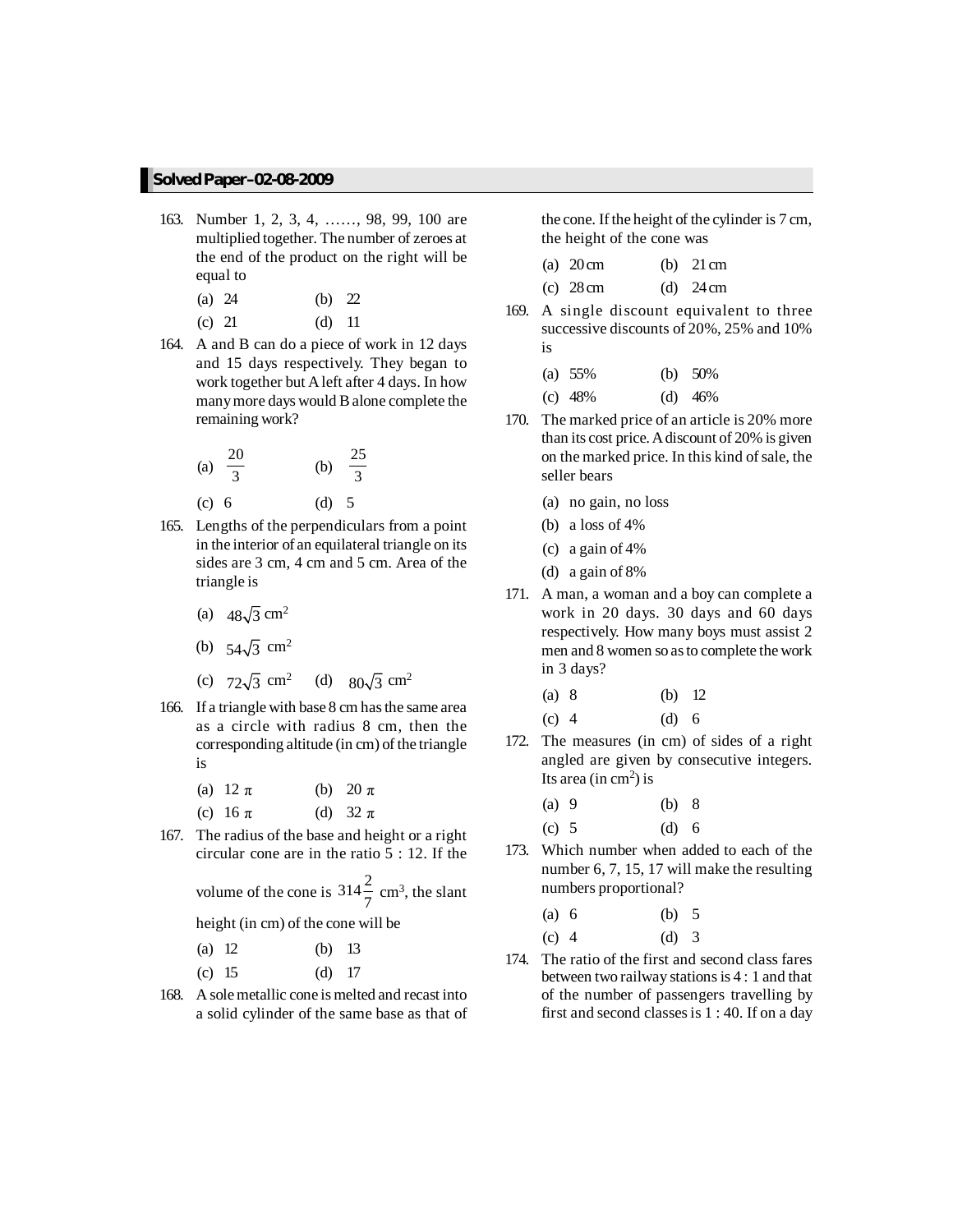Rs. 1,100 are collected as total fare, the amount collected from the first class passengers is

- (a) Rs. 315 (b) Rs. 275
- (c) Rs. 137.50 (d) Rs. 100
- 175. Themarked price of a radio is Rs. 4,800. The shopkeeper allows a discount of 10% and gains 8%. If no discount is allow, his gain per cent will be
	- (a) 18 (b) 20
	- (c)  $22$  (d)  $25$
- 176. If  $A = \frac{4}{5}$  $\frac{4}{5}$  of B and B =  $\frac{5}{2}$  $\frac{1}{2}$  of C, then the ratio ofA : C is
	- (a)  $1:2$  (b)  $2:1$
	- (c)  $2:3$  (d)  $1:3$
- 177. The average of all odd numbers less than 100 is
	- (a) 49.5 (b) 50
	- (c) 50.5 (d) 51
- 178. Amount incomes of A and B are in the ratio 4 : 3 and their annual expenses in the ratio 3 : 2. If each saves Rs. 60,000 at the end of the year, the annual income of A is
	- (a) Rs. 1,20,000
	- (b) Rs. 1,50,000
	- (c) Rs. 2,40,000
	- (d) Rs. 3,60,000
- 179. In one glass, mil and water are mixed in the ratio 3:5 and in another glass they are mixed in the ratio 6:1. In what ratio should the contents of the two glasses be mixed together so that the new mixture contains milk and water in the ratio 1:1?
	- (a)  $20:7$  (b)  $8:3$
	- (c)  $27:4$  (d)  $25:9$
- 180. The average age of eleven cricket players is 20 years. If the age of the coach is also

include, the average age increases by 10%. The age of the coach is

| $(a)$ 48 years | (b) $44 \text{ years}$ |
|----------------|------------------------|
| $(c)$ 40 years | (d) $36 \text{ years}$ |

181. The average marks of 32 boys of section A of class X is 60 whereas the average marks of 40 boys of section B of class X is 33. The average marks of both the sections combined together is

(a) 44 (b) 45  
(c) 
$$
46\frac{1}{2}
$$
 (d)  $45\frac{1}{2}$ 

182. The average age of a husband and wife was 27 years when the married 4 years ago. The average age of the husband, the wife a newborn child is 21 years now. The present age of the child is

| (a) 4 years | (b) $3 \text{ years}$ |
|-------------|-----------------------|
| (c) 2 years | (d) 1 years           |

- 183. A reduction of 25% in the price of sugar
	- enables a man to buy  $7\frac{1}{2}$  kg more sugar for Rs. 360. The original price per kg of sugar was

| (a) Rs. 16 | (b) Rs. $18$ |
|------------|--------------|
| (c) Rs. 20 | (d) Rs. 25   |

184. A man buys some articles at Rs. P per dozen

and sells then at Rs.  $\frac{P}{Q}$  $\frac{1}{8}$  per piece. His profit

per cent is

| (a) $30$ | (b) $40$ |  |
|----------|----------|--|
| (c) $50$ | (d) 60   |  |

185. When an article is sold at a gain of 20%, it yields Rs. 60 more than when it is sold at a loss of 20%. The cost price of the article is

| (a) Rs. 200   | (b) Rs. $150$ |
|---------------|---------------|
| (c) Rs. $140$ | (d) Rs. $120$ |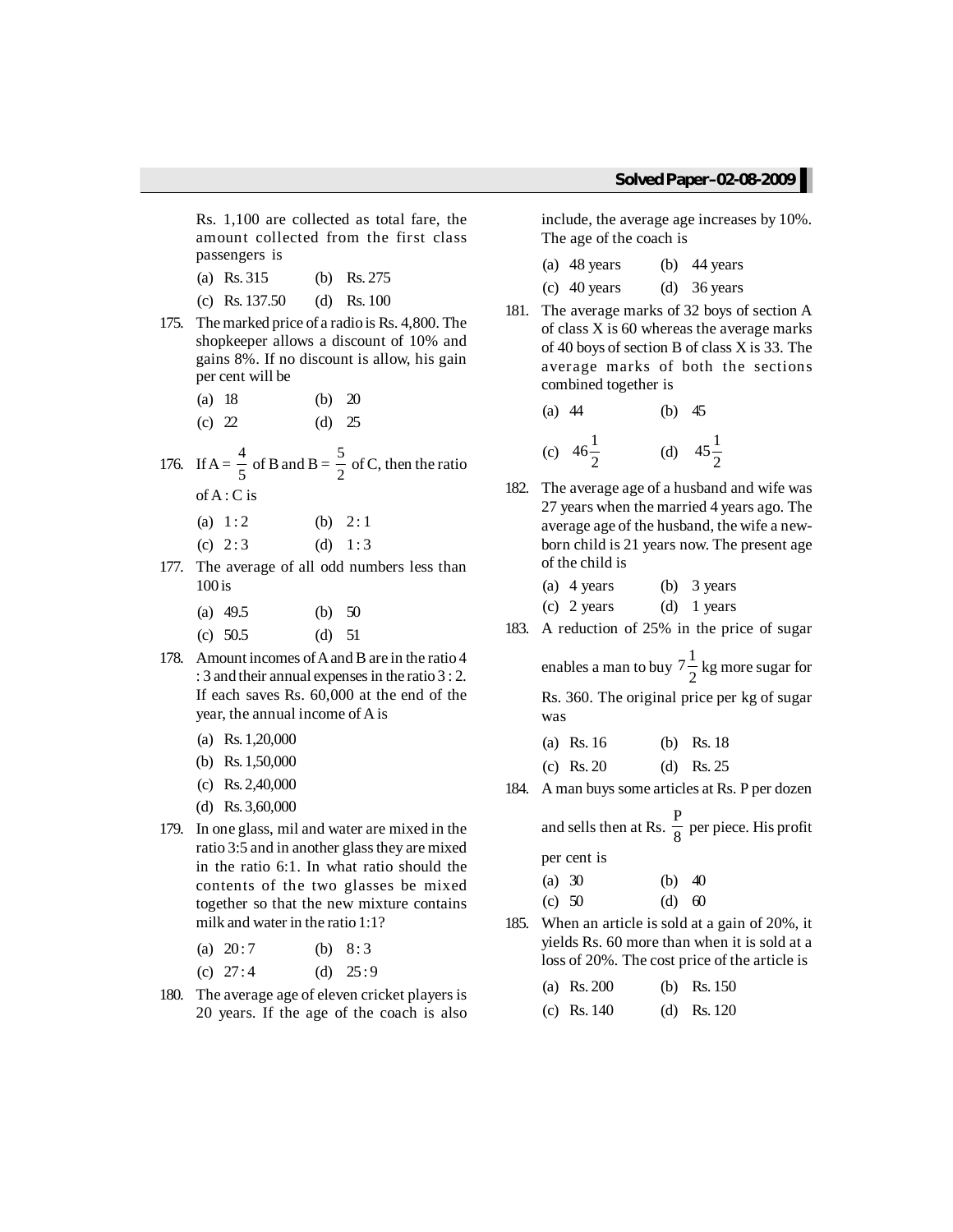- 186. By selling 1 dozen ball pens, a shopkeeper earned the profit equal to the selling price of 4 ball pens. His profit per cent is
	- (a) 50 (b) 40 (c)  $33\frac{1}{3}$  (d)  $31\frac{1}{4}$
- 187. Two numbers x and y are respectively 20% and 50% more than a third number. x is how much per cent of y?
	- (a) 30 (b) 45
	- (c) 60 (d) 80
- 188. A man received Rs. 8,80,000 as his annual salary of the year 2007 which was 10% more than his annual salary in 2006. His annual salary in the year 2006 was
	- (a) Rs. 4,80,000
	- (b) Rs. 8,00,000
	- (c) Rs. 4,00,000
	- (d) Rs. 8,40,000
- 189. Areduction of 10% in the price of a T.V. set brought down its price by Rs. 1,650. The original price of the set (in rupees) was
	- (a) 16,500 (b) 16,000
	- (c) 15,000 (d) 16,550
- 190. The salary of a person is decreased by 25% and then the decreased salary in increased by 25%. His new salary in comparison with his original salaryis,
	- (a) the same (b)  $6.25\%$  more
	- (c) 6.25% less (d) 0.625% less
- 191. A train, with a uniform speed, crosses a platform, 162 meters long, in 18 seconds and another platform, 120 meters long, in 15 seconds. The speed of the train is
	- (a) 14km/hr (b) 42km/hr
	- (c) 50km/hr (d) 67.2km/hr

192. In how many years will a sum of Rs. 3,000 yield a simple interest of Rs. 1,080 at 12% per annum?

(a) 3 (b) 
$$
2\frac{1}{2}
$$
  
(c) 2 (d)  $3\frac{1}{2}$ 

- 193. The number of boys and girls in a college are in the ratio of 3 : 2. If 20% of the boys and 25% ofthe girls are adults, the percentage of students, who are *not* adults, is
	- $(a) 58$  $66\frac{2}{3}$  $(c)$  78  $88\frac{1}{3}$
- 194. A jeep is changing a car which is 5km ahead. Their respective speeds are 90km/hr. After how many minutes will the jeep catch the car?

| (a) 18 | (b) $20$ |  |
|--------|----------|--|
| (c) 24 | (d) $25$ |  |

195. The difference between the compound and simple interest on Rs. 1,000 for 2 years at the rate of 5% per annum is

| (a) Rs. 2   | (b) Rs. $2.50$ |
|-------------|----------------|
| (c) Rs. $3$ | (d) Rs. $3.50$ |

196. What sum of money at compound interest will amount to Rs. 650 at the end of one year and Rs. 676 at the end of 2 years?

| (a) Rs. $520$ | (b) Rs. $572$ |
|---------------|---------------|
| (c) Rs. $600$ | (d) Rs. $625$ |

**Directions(197-200):**The pie-chart given here shows expenditures incurred by a family on various items and their saving, which amount to Rs. 8,000 in a month.